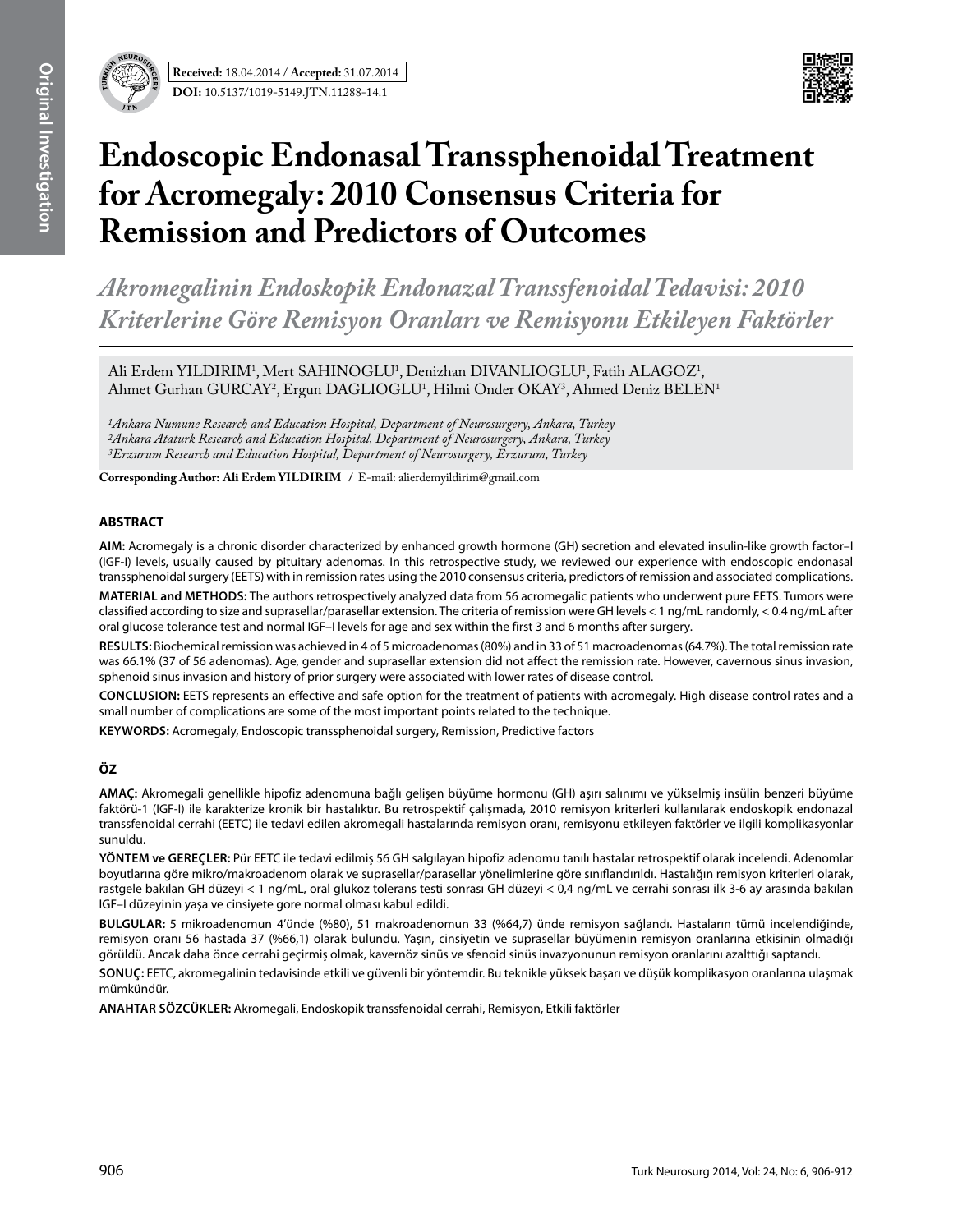# **Introduction**

Acromegaly is a chronic disease characterized by high levels of growth hormone (GH) and insulin-like growth factor-I (IGF-I) primarily dependent upon a pituitary adenoma (24). Acromegaly is usually manifested by progressive bone and cartilage growth that leads to dysmorphic craniofacial features and extremity changes, as well as cardiovascular, metabolic, and respiratory complications. Elevated GH and IGF-I levels may cause various systemic complications such as hypertension, cardiomyopathy, diabetes, sleep apnea, and arthritis (8). Untreated acromegaly and high levels of GH/ IGF-I are associated with increased mortality as observed in patients with 32% increased risk for all-cause mortality (26). Cardiovascular disease, respiratory complications and cancers are the main factors related to poor outcome in these patients (5, 12). Therefore, acromegalic patients have a significant reduction in their quality of life, but the standardized mortality ratio returns to that of the normal population if GH levels are normalized (8). According to 2010 consensus guidelines, remission is defined as a normal IGF-I level and random GH level less than 1.0 ng/mL or GH level less than 0.4 ng/mL during an oral glucose tolerance test (11).

It stands to reason that an *effective treatment of* acromegaly *is necessary*. Treatment options for acromegaly include surgery, medical therapy, and radiotherapy. Surgery is the first choice of treatment for GH-secreting adenomas due to rapid control of GH/IGF-I levels and lower costs (13, 14). Conventionally, transsphenoidal microsurgery has been considered the best surgical approach for most pituitary adenomas such as GH secreting adenomas (12, 13, 30). Nowadays, the endoscopic transsphenoidal approach has become an initial option for resection of all pituitary adenomas *because of having a lot of advantages* such as better illumination, improved visualization, less nasal trauma, increased patient comfort, using angle scopes to reach the parasellar region, and *achieving* better results on tumor removal (4, 13, 30). In published literatures, *biochemical remission rates following surgical* intervention for acromegaly range from 34 to 83% (12, 17, 18, 23, 27, 30, 37). Most of these studies show that, microadenomas tend to be more responsive to surgical treatment than macroadenomas, although tumor size has not been consistently reported to be predictor of biochemical remission. The factors reported to be associated with increased likelihood of biochemical remission include lower Knosp score, preoperative GH level, and preoperative IGF-1 level (17). But, there is limited published literature with new criteria for acromegaly on outcomes and factors affecting the remission rates. Patients for which biochemical *remission is not achieved* with initial resection are left with few options; reoperation, medical therapy and radiosurgery (32, 36). Medical management and radiosurgery are costly and variably effective options.

In this study we describe our experience with pure endoscopic endonasal transsphenoidal approach in 56 patients with GHsecreting pituitary adenomas. Our aim was to analyze the predictors of biochemical remission rates of GH-secreting

pituitary adenomas after endoscopic resection by using the more stringent 2010 consensus guidelines to assess disease remission in acromegaly.

#### **Patients and Methods**

#### *Patient Demographics*

Data were collected by retrospective review of medical records of all patients treated by EETS at Ankara Numune Education and Research Hospital, Department of Neurosurgery, Ankara, Turkey, between June 2009 and September 2013. Among the 60 acromegalic patients operated by EETS within this time period, 4 patients who did not have adequate GH and IGF-I data and therefore could not be evaluated for remission were excluded from the analysis. Fifty-six patients with sufficient data with regard to postoperative GH and IGF-I values, which were assessed more than 6 months postoperatively for evaluation of remission, were included in this study.

Of the 56 patients who were included in this retrospective study, 39 were female and 17 were male, and the mean age was 42.3 years (range, 23-65). Sixteen patients had recurrent or relapsing adenomas, 14 of them had previously been operated in other clinics.

The mean follow-up was 18 months.

## *Radiological Analysis*

The size and the extension of the tumor as well as the degree of resection were assessed by pre- and post-operative T1 or T2-weighted magnetic resonance (MR) images of patients. Postoperative imaging was performed 3 and 6 months after surgery. Tumor sizes were classified as microadenomas (<1 cm in greatest diameter) or macroadenomas (≥1 cm in greatest diameter) on coronal images.

The suprasellar extension of the tumors was classified according to Modified Hardy's classification (35). Grade 0 means that the tumor remains intrasellar. Grade A means that the tumor is expanding into the suprasellar cistern. Grade B means that the anterior recess of the third ventricle is obliterated. Grade C means that the floor of third ventricle is grossly displaced.

The suprasellar extension and sphenoid sinus invasion by the tumors were classified according to Hardy–Wilson classification (Hardy classification, modified by Wilson) (35) (Table I). The degree of suprasellar and parasellar extension was graded as Stages A–E, and the degree of sellar floor erosion as Grades I–IV.

Cavernous sinus invasion by the tumors was classified according to Knosp classification. Knosp classification is based upon parasellar extension of the tumor in the coronal section of MRI scans with internal carotid artery (ICA) serving as the radiological landmark (19). It consists of five grades. Grade 0 means that the adenoma does not encroach into the cavernous sinus space or cross the medial aspect of intra- and supra-cavernous ICA. Grade I means that the tumor crossed the medial tangent but does not extend beyond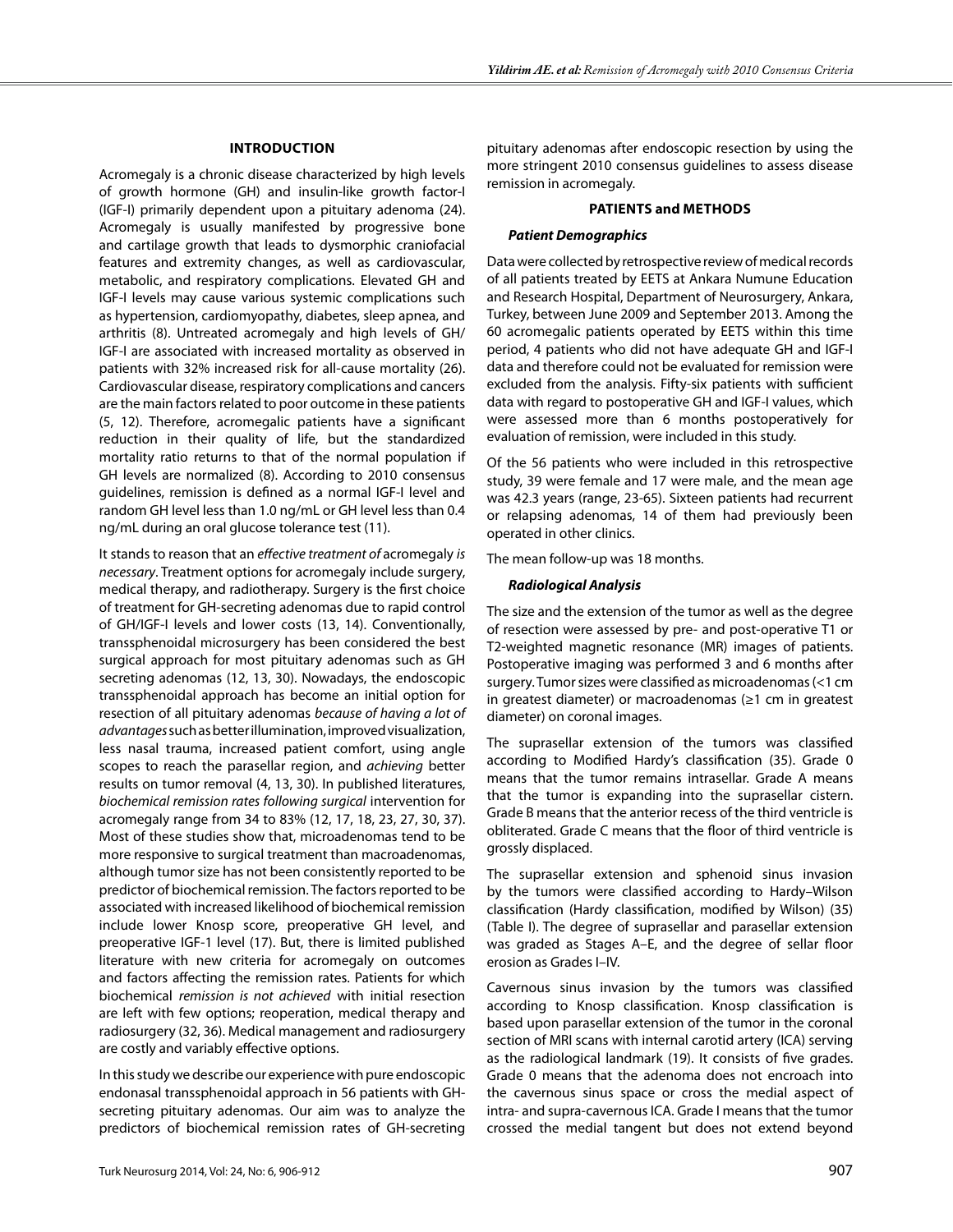| Grade                                                                       |
|-----------------------------------------------------------------------------|
| I: sella normal; tumor<10 mm                                                |
| II: sella enlarged; tumor $\geq 10$<br>mm                                   |
| B: recesses of third ventricle<br>III: local perforation of sellar<br>floor |
| IV: diffuse sellar floor<br>destruction                                     |
|                                                                             |
|                                                                             |
|                                                                             |

**Table I:** Hardy Classification Modified by Wilson (Hardy–Wilson)

the intercarotid line. Grade II means that the tumor crossed beyond the intercarotid line but does not cross beyond the lateral tangent of intra- and supra-cavernous ICA. Grade III means that the tumor has crossed beyond the lateral tangent of intra- and supra-cavernous ICA. Grade IV means that there was total encasement of the intra-cavernous ICA by the tumor.

## *Endocrine Analysis*

Serum GH levels were measured by immunoradiometric assay (IRMA) using commercially available kits (hGH—IRMA CT; RADIM, Roma, Italy). The sensitivity of the assay was 0.04 ng/ml. The calibrator was calibrated against the WHO 80/505 International Standard preparation (1 ng  $hGH = 2 \mu U$ ). The reference ranges of GH were 0–16 ng/ ml for women and 0–8 ng/ml for men. Serum IGF-I was measured by a solidphase, enzyme-labeled chemiluminescent immunometric assay (Immulite IGF-I, Siemens Medical Solutions Diagnostics, UK), using the IMMULITE 1000 System. In our laboratory, the reference ranges of IGF-I in patients aged 21–25, 26–30, 31–35, 36–50, 51–60, 61–70, and >70 years were 116–358, 117–329,115–307, 94–284, 81–238, 69–212, and 55–188 ng/ ml, respectively. The analytical sensitivity of the assay was 20 ng/ml. Calibration was up to 1600 ng/ml (WHO NIBSC 1st IRR 87/518). The within-run coefficients of variation were 3.1, 4.3 and 3.5% for the low, medium, and high points of the standard curve, respectively. The total coefficients of variation were 6.1, 6.9, and 5.8% for the low, medium, and high points of the standard curve, respectively**.**

Patients underwent preoperative endocrinological evaluation for fasting GH and IGF-I levels, and anterior pituitary function. Also, OGTT was performed in all patients preoperatively.

 At 1-day, 1-month, 3-month, and 6-month after the operation, fasting plasma GH and IGF-I levels and anterior pituitary hormones were measured. Afterward, GH and IGFI levels were reanalyzed at every 6 months. Hormone replacement therapy was administered, if necessary, to patients with clinical and laboratory evidence of hypopituitarism. At 3 months and 6 months postoperative follow-up, patients were analyzed using remission criteria according to the following 2010

consensus guidelines (34): an IGF-I value within normal range for age and gender and a GH value < 0.4 ng/mL after glucose load or a random GH value < 1.0 ng/mL. Also, patients were defined as being remission when they met surgical criteria: no residual tumor was visualized and total removal of the tumor was confirmed by MRI studies on the 1st postoperative day, and at 3-months and 6-months follow-up.

## *Surgical Technique*

All patients were operated using the pure endoscopic endonasal transsphenoidal approach. For larger adenomas, a binostril and extended approach was preferred. Macroadenomas growing to the parasellar area were operated by using angled scopes (30º and 45º) for gross total excision. After the removal of the tumor, multilayer skull base reconstruction by using autologous grafts and fibrin sealant was done, if necessary.

## *Statistical Analysis*

Data were analyzed using commercially available software (SPSS version 18). Univariate comparison of continuous variables with a normal distribution was assessed using 2-sample t tests, and continuous variables not meeting the normality assumption were assessed using the Mann– Whitney U test. All categorical data were assessed by v2 test or Fisher exact test, as appropriate. Remission rates were compared between degrees of invasiveness, tumor size, tumor growth direction, sex, age and preoperative hormone level. When p values were  $\leq$  0.05, the differences were considered statistically significant.

## **Results**

Between June 2009 and September 2013, 415 patients underwent endoscopic transsphenoidal surgery for the treatment of skull base lesions at Ankara Numune Education and Research Hospital, Department of Neurosurgery, Ankara, Turkey. Pituitary adenomas were the most common lesions treated, representing 335 of the 415 cases. In the group of functioning pituitary adenomas, the most common subtype was GH-secreting adenomas.

During the study period, 60 GH-secreting pituitary adenomas were treated by pure EETS by the senior author (A.E.Y.). Fiftysix patients, who had sufficient data regarding postoperative GH and IGF-I values, which were assessed more than 6 months postoperatively and used for evaluation of remission, were included in this study. Seventeen of the patients were male and 39 were female. The mean age of the 56 patients was 42.3 years (range from 23 to 65 years).

All pituitary adenomas were anatomically analyzed based on MR imaging findings. Five patients had microadenomas (8.9%) and 51 patients had macroadenomas (91.1%). Hormonal remission was achieved by surgical treatment in 4 out of 5 microadenomas (80%), 33 out of 51 macroadenomas (64.7%), and totally 37 out of 56 adenomas (66.1%). Out of 19 patients (33.9%) that could not be cured by surgery alone, 2 had total resection and 17 patients did not. Hormonal control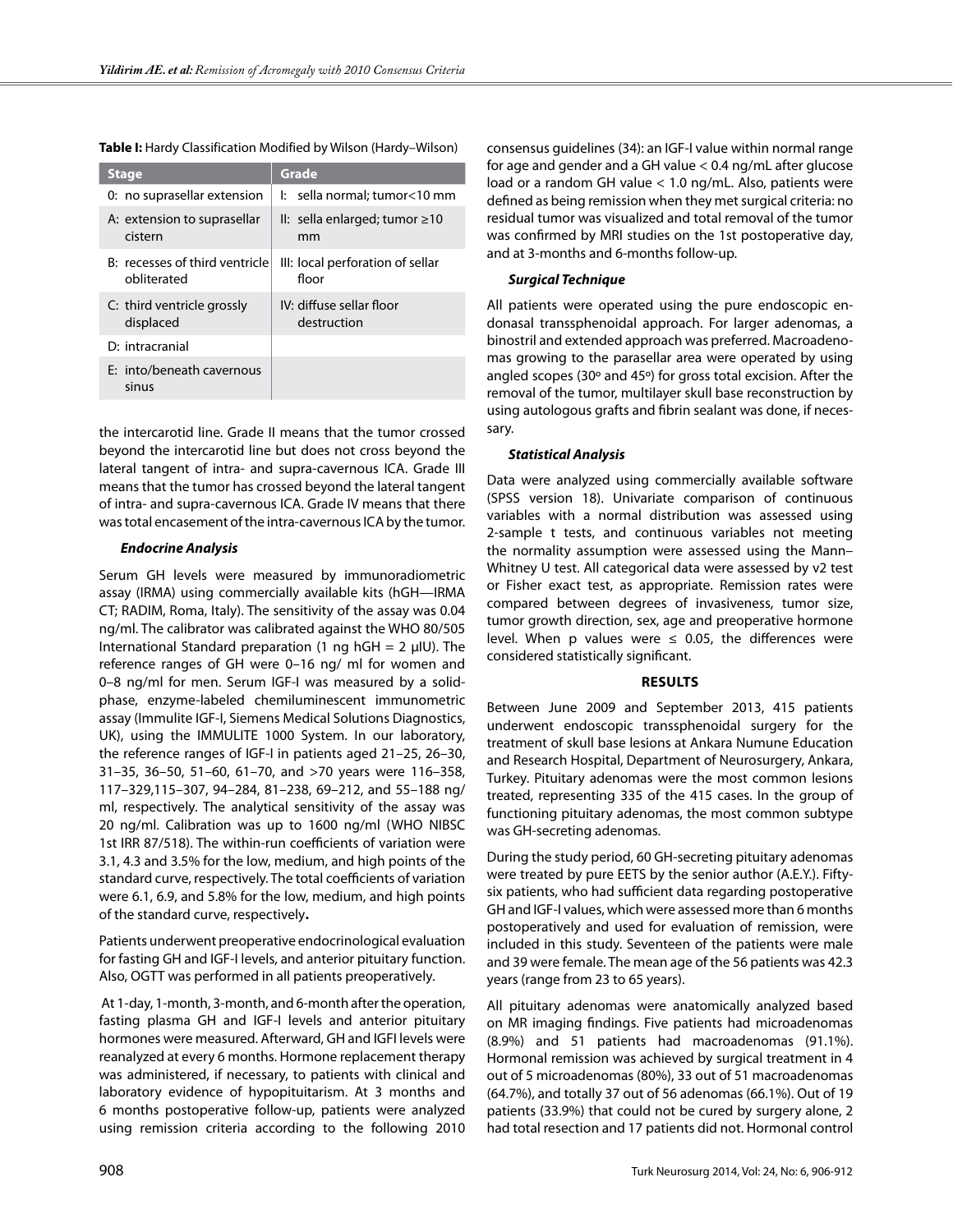was achieved in 16 of 19 patients with medical treatment. Radiosurgery was performed in 3 patients.

In adenomas, that were classified according to Modified Hardy's classification, which is based upon only suprasellar extension of the tumor, no significant difference in remission ratios was observed between the grades (p> 0.05) (Table II).

The suprasellar/parasellar extension and sphenoid sinus invasion of the tumors were classified according to Hardy– Wilson classification. Although the stage values, showing suprasellar extension, have no effect on the remission rates, the success rate of surgery reduced by a statistically significant level in Stage E which indicates cavernous sinus invasion and in grade 3 and 4 which show sphenoid sinus invasion (p≤ 0.05) (Table III).

However in the Knosp classification, which is based on cavernous sinus invasion, remission rates decrease significantly while invasion levels, i.e. grade, increase ( $p \le 0.05$ ) (Table IV).

In our series, 16 patients underwent repeat operation for acromegaly utilizing EETS when biochemical remission was not achieved after the first operation and medical therapy. Fourteen of them underwent initial operation by different surgeons, 10 patients were operated via microscopic or endoscopic transsphenoidal approach and 4 patients were operated transcranially. Only 2 patients were operated our department via EETS by senior author. All of these 16 patients were reoperated via a pure EETS, hormonal remission was achieved in 7 of them (43.7%), and medical therapy was stopped.

According to our study, age, sex and preoperative hormon levels did not affect the remission rates (p> 0.05).

## **Complications**

Postoperatively, there were 4 patients with other hormone deficits. Three patients developed panhypopituitarism, 1 patient developed hypothyroidism and adrenal insufficiency. One patient developed permanent diabetes insipidus (DI) and 2 patients developed transient DI. Transient cranial nerve (CN) III palsy developed in 1 patient. There were 2 patients (3.8%) with CSF leaks and reoperation was done. One patient was reoperated because of hemorrhage into the sella after surgery.

#### **Discussion**

Surgery is the first choice of treatment for acromegaly. The main aim in the treatment of acromegaly is the total resection of the tumor if possible, prevention of its recurrence and to restore the normal GH/ IGF-1 levels with the long-term aim of avoiding increased morbidity and mortality associated with uncontrolled serum GH and IGF-1 levels (22, 26, 28, 34).

Transsphenoidal surgery for treatment of acromegaly has been used since the initial work of Cushing (6). The development and the popularization of endoscopic transsphenoidal pituitary surgery have been associated with better tumor

#### **Table II:** Distribution of Patients According to the Modified Hardy Classification

| <b>Modified</b><br><b>Hardy</b> | Number of<br><b>Patients</b> | <b>Cure</b> | <b>Non Cure</b> |
|---------------------------------|------------------------------|-------------|-----------------|
|                                 | 13                           | 11          |                 |
|                                 | 31                           | 18          | 13              |
|                                 |                              |             |                 |
|                                 |                              |             |                 |

*Grade 0 and A Were Compared with Grade B and C According to T Test Analysis: p> 0.05).*

**Table III**: Distribution of patients according to the Hardy Wilson Classification

| Hardy-Wilson   | <b>Number of</b><br><b>Patients</b> | Cure           | <b>Non Cure</b> |
|----------------|-------------------------------------|----------------|-----------------|
| <b>Stage</b>   |                                     |                |                 |
| $\mathbf 0$    | 5                                   | 3              | 2               |
| A              | 30                                  | 25             | 5               |
| B              | 5                                   | 3              | 2               |
| $\mathsf{C}$   | $\overline{4}$                      | 3              | 1               |
| D              | 2                                   | $\overline{2}$ | 0               |
| E              | 10                                  | 1              | 9               |
| Grade          |                                     |                |                 |
| 1              | 5                                   | 4              | 1               |
| 2              | 26                                  | 24             | $\overline{2}$  |
| 3              | 19                                  | 9              | 10              |
| $\overline{4}$ | 6                                   | 0              | 6               |

*Stage 0, A and B were compared with Stage C, D and E according to t test analysis: p≤ 0.05.*

*Grade 1 and 2 were compared with grade 3 and 4 according to t test analysis: p≤ 0.05.*

|                | Table IV: Distribution of Patients According to the Knosp |  |  |  |
|----------------|-----------------------------------------------------------|--|--|--|
| Classification |                                                           |  |  |  |

| <b>Knosp</b>  | <b>Number of</b><br><b>Patients</b> | Cure | <b>Non Cure</b> |
|---------------|-------------------------------------|------|-----------------|
|               |                                     |      |                 |
|               | 15                                  | 13   | $\mathcal{P}$   |
| $\mathcal{P}$ | 16                                  | 14   | $\mathcal{P}$   |
| ঽ             |                                     |      |                 |
|               |                                     |      | 10              |

*Grade 0, 1 and 2 were compared with grade 3 and 4 according to t test analysis: p≤ 0.05.*

resection results, which are often related to better visualization and improvement in the resection of suprasellar and parasellar components of the adenoma (9, 14). The success of endoscopic transsphenoidal surgery in the treatment of acromegaly has been reported by different authors (12, 17,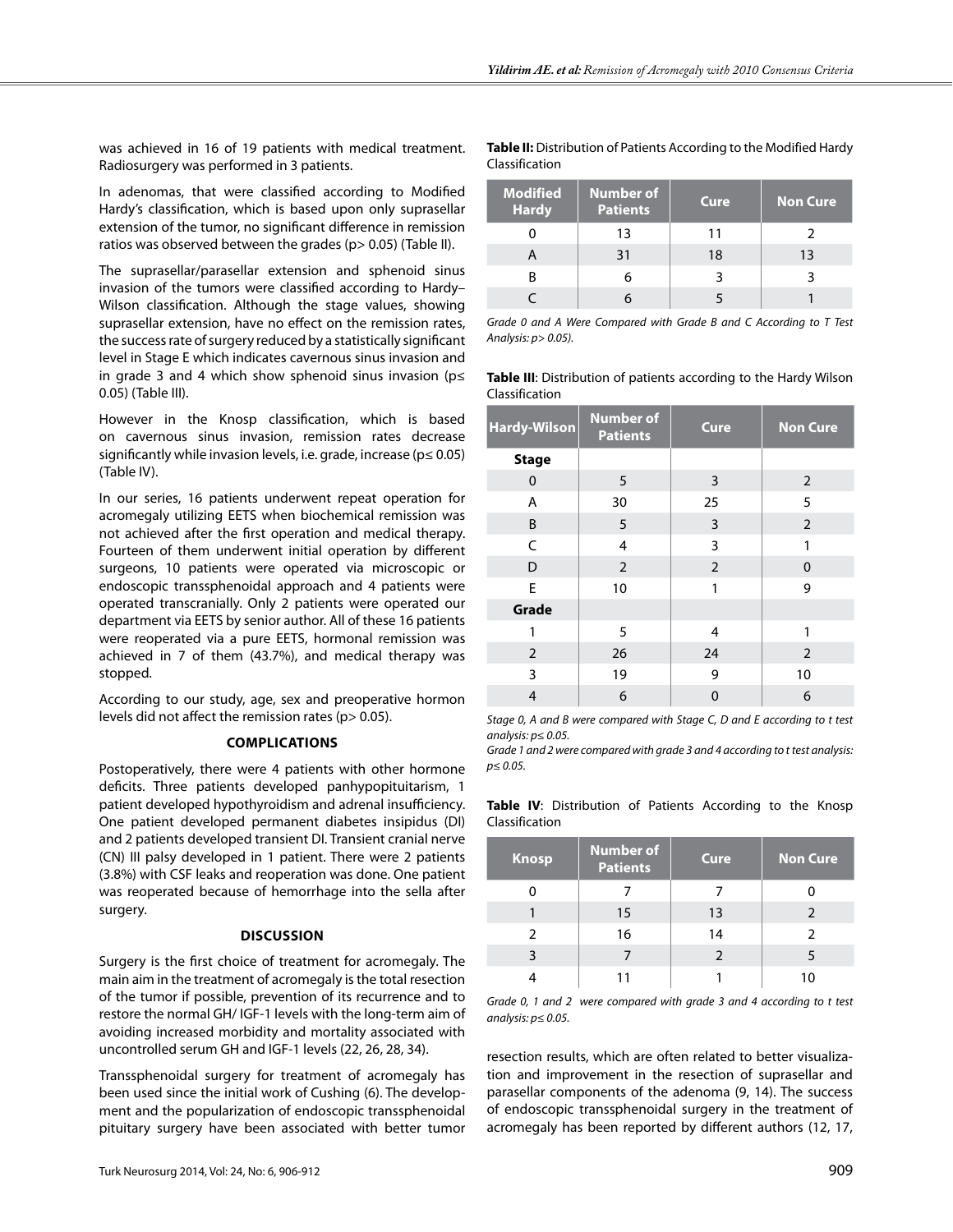33, 15). In this study, we present hormonal remission results, outcomes, and predictive factors of endocrinological remission in acromagalic patients after pure endoscopic transsphenoidal pituitary surgery.

The definition of biochemical remission of acromegaly has changed noticeably over the past 2 decades. In the 1980s, postoperative GH levels < 5 ng/ ml were considered as criteria of biochemical remission of disease (1). However, mortality rates remained high, and in 2000 the new and stringent consensus criteria for the treatment of acromegaly were presented (2, 10, 25). According to this consensus, the random GH should be < 2.5 ng/ml, GH had to be suppressed to < 1 ng/ml during OGTT, and IGF-I had to be within normal limits in order to consider acromegaly in complete remission (10, 21, 25). With the recent development of highly sensitive and specific GH assays, the new and more strigent consensus criteria were presented in 2010, and this recent consensus described "remisssion" as random GH < 1 ng/ml and IGF-I levels within an age- and sex-adjusted normal range, or nadir GH levels < 0.4 ng/ml with OGTT [18]. In the present study, we used more stringent 2010 consensus criteria to describe the endocrinological remission of acromegalic patients. There are many of endoscopic and microscopic transsphenoidal surgery series published using 2000 criteria for remission of acromegaly, and remission rates ranged from 42% to 70% (3, 10, 12, 20, 27, 29, 31). In our series we had a hormonal remission rate of 74.6% according to the 2000 consensus criteria. The 2010 criteria are more stringent than 2000 criteria and it is more difficult to achieve a hormonal remission according to the new criteria. There are limited numbers of studies in literature according to the new criteria, and hormonal remission rates were reported between 46%-70% (12, 15, 16, 29). In our series, hormonal remission was achieved in 66.1% of patients.

Tumor size predicted remission, and microadenomas had higher hormonal remission rates than macroadenomas in our series reported in numerous earlier publications (15, 17, 29). In our current study, remission was achieved in 80% of microadenomas and in 64.7% of macroadenomas. Tumor size is not the most important predictive factor for remission. According to the previous large published series, tumor growth direction is very important. In this current study, we classified the patients according to suprasellar extension alone with Modified Hardy Classification. In the grade 0 and A groups there were 44 patients and 29 have achieved remission (65.9%). In the grade B and C groups there were 12 patients and 8 have achieved remission (66.6%). This findings show that suprasellar extension alone does not affect the endoscopic transsphenoidal surgery success.

We also classified patients according to the suprasellar/ parasellar extension and sphenoid sinus invasion with the Hardy–Wilson classification. In this classification, stage shows supra- and parasellar extensions, and grade shows sphenoid sinus invasion. In stage 0 and group A, there were 35 patients and 28 have achieved remission (80%). In stage B, C and D, there were 11 patients and 8 have achieved remission (72.7%). Stage E group (i.e. cavernous sinus invasion) had 10 patients and only 1 patient has achieved remission (10%). In grade 1 and 2 groups, there were 31 patients and 28 have achieved remission (90.3%). In group 3, 9 of 19 patients have achieved remission (47.3%). In group 4, none of 6 patients have achieved remission (0%). These findings show that suprasellar extension does not affect the success of endoscopic transsphenoidal surgery, but invasive adenomas with cavernous and sphenoid sinus invasions affect the success rates. Although the surgical access to sphenoid sinus invasion is relatively easy, it affects the surgical success negatively. We believe that this is related to high degree of invasiveness of adenomas.

The other classification is Knosp classification, which is based upon the cavernous sinus invasion. In grade 0 and 1 groups, there were 22 patients and 20 have achieved remission (90.9%). In grade 2 and 3 groups, there were 23 patients and 16 of them have achieved remission (69.5%). In grade 4 group, only 1 of 11 patients has achieved remission (9%). These findings show that Knosp grade is important for hormonal remission as described in previous studies (12, 16, 17, 29). There are profoundly successful results in utilizing endoscopic technique due to better illumination, direct entrance into the sella, and use of an angled endoscope, especially in Knosp grade 2 and 3 adenomas. The endoscopic technique is clearly superior to all other techniques in the treatment of adenomas with cavernous sinus invasion. Nevertheless, Knosp grade 4 adenomas could be treated by advanced endoscopic techniques, because of their certainly invasion (4).

For patients in whom biochemical remission is not achieved after the initial operation, physicians have few options such as medical management, radiosurgery and likelihood of repeat surgical intervention attempts. Repeat endoscopic transsphenoidal surgery is an effective and safe option for uncontrolled acromegalic patients, and has similar remission rates compared to medical therapy and radiosurgery (36). In our series, 16 patients underwent repeat operation for acromegaly by EETS after biochemical remission was not achieved following the first operation and medical therapy. Ten patients were operated via microscopic or endoscopic transsphenoidal approach and 4 patients were operated via transcranial approach by other authors. Only 2 patients were operated in our department via pure EETS by a senior author. All of these 16 patients were reoperated via pure EETS, and hormonal remission was achieved in 7 of them (43.7%), and medical therapy was stopped. After reoperation, only 1 patient had different hormonal deficits, and no morbidity and mortality was observed. Reoperation for acromegaly is a safe, effective and cost-effective treatment option. In our opinion, reoperation via endoscopic transsphenoidal approach is the first-line treatment option for recurrent acromegaly if possible.

According to our present study, age, sex and preoperative GH/IGF-1 levels do not affect the remission rates.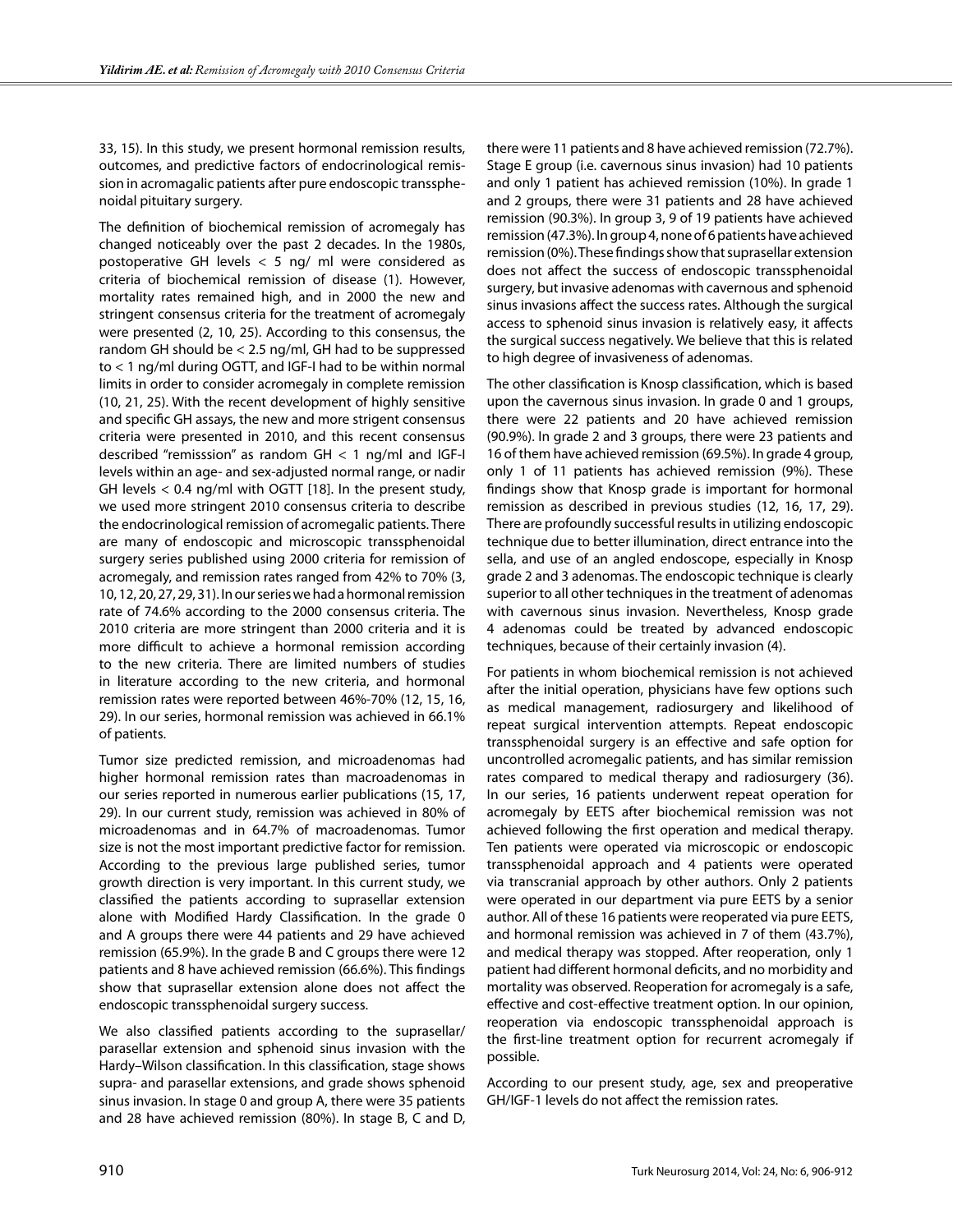## **Conclusion**

EETS is currently the first-line treatment option for GHsecreting pituitary adenomas with higher remission rates. The aim of this study was to discuss the remission rates of this important disease according to the new 2010 consensus criteria and to determine the predictive factors. In our opinion, excessive cavernous sinus invasion (Knosp grade 3-4), sphenoid sinus invasion (Hardy-Wilson stage E), failure of first surgery and surgeon experience are the most important factors that affect the surgery success. Consequently, surgery performed by an experienced surgeon using the most effective method is very important to achieve optimal results in the treatment of acromegaly, which has a negative impact on human life.

#### **References**

- 1. Abosch A, Tyrrell JB, Lamborn KR, Hannegan LT, Applebury CB, Wilson CB: Transsphenoidal microsurgery for growth hormone-secreting pituitary adenomas: Initial outcome and long-term results. J Clin Endocrinol Metab 83:3411–3418, 1998
- 2. Beauregard C, Truong U, Hardy J, Serri O: Long-term outcome and mortality after transsphenoidal adenomectomy for acromegaly. Clin Endocrinol (Oxf) 58: 86–91, 2003
- 3. Campbell PG, Kenning E, Andrews DW, Yadla S, Rosen M, Evans JJ: Outcomes after a purely endoscopic transsphenoidal resection of growth hormone-secreting pituitary adenomas. Neurosurg Focus 29(4):E5, 2010
- 4. Ceylan S, Koc K, Anik I: Endoscopic endonasal transsphenoidal approach for pituitary adenomas invading the cavernous sinus. J Neurosurg 112: 99–107, 2010
- 5. Chanson P, Salenave S, Kamenicky P, Cazabat L, Young J: Pituitary tumours: Acromegaly. Best Pract Res Clin Endocrinol Metab 23: 555–574 , 2009
- 6. Cohen-Gadol AA, Liu JK, Laws ER Jr: Cushing's first case of transsphenoidal surgery: The launch of the pituitary surgery era. J Neurosurg 103: 570–574, 2005
- 7. De P, Rees DA, Davies N, John R, Neal J, Mills RG, Vafidis J, Davies JS, Scanlon MF: Transsphenoidal surgery for acromegaly in wales: Results based on stringent criteria of remission. Journal of Clinical Endocrinology and Metabolism 88: 3567–3572, 2003
- 8. Dekkers OM, Biermasz NR, Pereira AM, Romijn JA, Vandenbroucke JP: Mortality in acromegaly: A metaanalysis. J Clin Endocrinol Metab 93: 61–67, 2008
- 9. Draf W: Endonasal micro-endoscopic frontal sinus surgery: Fulda concept. Oper Tech Oto Head Neck Surg 2:234– 240, 1991
- 10. Giustina A, Barkan A, Casanueva FF, Cavagnini F, Frohman L, Ho K, Veldhuis J, Wass J, Von Werder K, Melmed S: Criteria for cure of acromegaly: A consensus statement. J Clin Endocrinol Metab 85: 526–529, 2000
- 11. Giustina A, Chanson P, Bronstein MD, Klibanski A, Lamberts S, Casanueva FF, Trainer P, Ghigo E, Ho K, Melmed S: A consensus on criteria for cure of acromegaly. J Clin Endocrinol Metab 95: 3141–3148, 2010
- 12. Gondim J.A, Almeida J.P, Albuquerque L.A.F, Gomes E, Schops M, Ferraz T: Pure endoscopic transsphenoidal surgery for treatment of acromegaly: Results of 67 cases treated in a pituitary center. Neurosurg Focus 29(4): 1-6, 2010
- 13. Gondim JA, Ferraz T, Mota I, Studart D, Almeida JP, Gomes E, Schops M: Outcome of surgical intrasellar growth hormone tumor performed by a pituitary specialist surgeon in a developing country. Surg Neurol 72: 15–19, 2009
- 14. Gondim JA, Schops M, de Almeida JP, de Albuquerque LA, Gomes E, Ferraz T, Barroso FA: Endoscopic endonasal transsphenoidal surgery: Surgical results of 228 pituitary adenomas treated in a pituitary center. Pituitary 13: 68–77, 2010
- 15. Hazer DB, Isık S, Berker D, Güler S, Gürlek A, Yücel T, Berker M: Treatment of acromegaly by endoscopic transsphenoidal surgery: Surgical experience in 214 cases and cure rates according to current consensus criteria. J Neurosurg 119(6):1467-1477, 2013
- 16. Hofstetter CP, Mannaa RH, Mubita L, Anand VK, Kennedy JW, Dehdashti AR, Schwartz TH: Endoscopic endonasal transsphenoidal surgery for growth hormone-secreting pituitary adenomas. Neurosurg Focus 29:E6, 2010
- 17. Jane JA, Starke RM, Elzoghby MA, Reames DL, Payne SC, Thorner MO, Marshall JC, Laws ER, Vance ML: Endoscopic Transsphenoidal surgery for acromegaly: Remission using modern criteria, complications, and predictors of outcome. J Clin Endocrinol Metab 96(9):2732–2740, 2011
- 18. Kaltsas GA, Isidori AM, Florakis D, Trainer PJ, Camacho-Hubner C, Afshar F, Sabin I, Jenkins JP, Chew SL, Monson JP, Besser GM, Grossman AB: Predictors of the outcome of surgical treatment in acromegaly and the value of the mean growth hormone day curve in assessing postoperative disease activity. J Clin Endocrinol Metab 86: 1645–1652, 2001
- 19. Knosp E, Steiner E, Kitz K, Matula C: Pituitary adenomas with invasion of the cavernous sinus space: A magnetic resonance imaging classification compared with surgical findings. Neurosurgery 33: 610-617, 1993
- 20. Kreutzer J, Vance ML, Lopes MB, Laws ER: Surgical management of GH-secreting pituitary adenomas: An outcome study using modern remission criteria. J Clin Endocrinol Metab 86(9): 4072-4077, 2001
- 21. Kristof RA, Grote A, Redel L, Neuloh G, Klingmüller D, Schramm J: The common consensus criteria have high predictive values for long-term postoperative acromegaly remission. Acta Neurochir (Wien) 153: 19–25, 2011
- 22. Krzentowska-Korek A, Gołkowski F, Bałdys-Waligórska A, Hubalewska-Dydejczyk A: Efficacy and complications of neurosurgical treatment of acromegaly. Pituitary 14: 157–162, 2011
- 23. Ludecke DK, Abe T: Transsphenoidalmicrosurgery for newly diagnosed acromegaly: A personal view after more than 1,000 operations. Neuroendocrinology 83: 230–239, 2006
- 24. Melmed S: Acromegaly pathogenesis and treatment. J Clin Invest 119:3189–3202, 2009